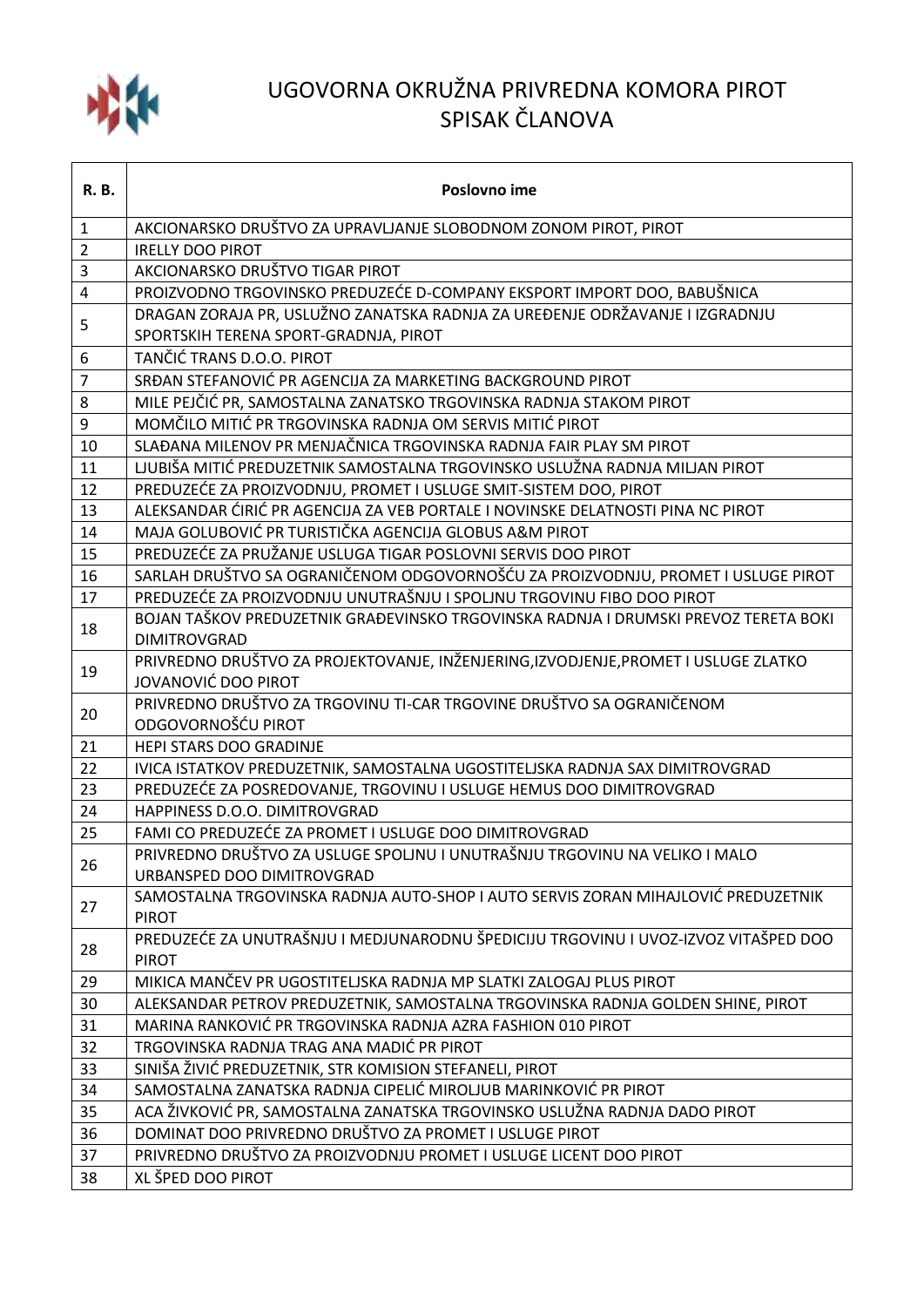| 39 | PREDUZEĆE ZA PROMET I USLUGE PULS SYSTEMS DOO PIROT                                                                                          |
|----|----------------------------------------------------------------------------------------------------------------------------------------------|
| 40 | MARIJA PENČIĆ PR RADNJA ZA KINEMATOGRAFIJU GRAĐEVINARSTVO INŽENJERSKE DELATNOSTI I                                                           |
|    | TEHNIČKO ISPITIVANJE ELPROMONT PIROT                                                                                                         |
| 41 | GORDANA MANOJLOVIĆ PREDUZETNIK AGENCIJA ZA PODUČAVANJE STRANIH JEZIKA I PREVODILAČKE                                                         |
|    | <b>DELATNOSTI LOGOS PIROT</b>                                                                                                                |
| 42 | PREDUZEĆE ZA PROIZVODNJU PROMET I USLUGE ALEKSTRA DOO PIROT                                                                                  |
| 43 | VIOLETA ALEKSIĆ PR IGRAONICA DECOTEKA PIROT                                                                                                  |
| 44 | DEJAN MANIĆ PR UGOSTITELJSKA RADNJA KRALJEV ČARDAK PLUS PIROT                                                                                |
| 45 | DRUŠTVO SA OGRANIČENOM ODGOVORNOŠĆU ZA PROIZVODNJU, PROMET I USLUGE RUŽIČIĆ PIROT                                                            |
| 46 | PREDUZEĆE ZA PROIZVODNJU I PROMET LIMES DOO PIROT, STANIČENJE                                                                                |
| 47 | KAFFE-PIZZERIJA ROMA SINIŠA RANĐELOVIĆ PREDUZETNIK BELA PALANKA                                                                              |
| 48 | ZORA ILIJIĆ PR, TRGOVINSKA RADNJA KIOSK PECA, PIROT                                                                                          |
| 49 | <b>BORJANA DOO, PIROT</b>                                                                                                                    |
| 50 | PREDRAG STANKOVIĆ PREDUZETNIK, KAFANA MRNJAK 2, PIROT                                                                                        |
| 51 | PRIVREDNO DRUŠTVO ZA USLUGE CREATIVE WORK D.O.O. PIROT                                                                                       |
| 52 | DRAGAN JONIĆ PR SALON ZA MASAŽU PIROT                                                                                                        |
| 53 | MIRJANA DŽUNIĆ PR RADNJA ZA TRGOVINU I MENJAČKE POSLOVE M.M. DŽUNIĆ PIROT                                                                    |
|    | PREDUZEĆE ZA TRGOVINU NA VELIKO I MALO PRUŽANJE USLUGA UVOZ-IZVOZ POLJOAUTO DOO                                                              |
| 54 | <b>PIROT</b>                                                                                                                                 |
| 55 | PRIVREDNO DRUŠTVO ZA PROIZVODNJU, TRGOVINU I USLUGE POLJOPOTIĆ DOO, VELIKI SUVODOL                                                           |
| 56 | DAVID JEREMIĆ PR RADNJA ZA OPRAVKU MOTORNIH VOZILA I UGRADNJU GASNIH INSTALACIJA B.R.C                                                       |
|    | LOVATO NIŠ                                                                                                                                   |
| 57 | HIPOPOSLOVI D.O.O. PIROT                                                                                                                     |
| 58 | SAMOSTALNA ZANATSKO TRGOVINSKA RADNJA MODNA KUĆA GALLIANO SINIŠA ZLATANOV PR PIROT                                                           |
| 59 | PRIVREDNO DRUŠTVO KONFEKCIJA AS DOO PIROT                                                                                                    |
| 60 | PRIVREDNO DRUŠTVO ZA USLUGE SPOLJNU I UNUTRAŠNJU TRGOVINU NA VELIKO I MALO FERTIM                                                            |
|    | ŠPED DIMITROVGRAD                                                                                                                            |
| 61 | PRIVREDNO DRUŠTVO ZA PRUŽANJE USLUGA U MEDJUNARODNOM I UNUTRAŠNJEM SAOBRAĆAJU,                                                               |
|    | ŠPEDICIJU, UNUTRAŠNJU I SPOLJNU TRGOVINU DALIBRANT TRANS DOO, DIMITROVGRAD                                                                   |
| 62 | VLADAN RANGELOV PREDUZETNIK, SAMOSTALNA AGENCIJA ZA PREVOZ ROBE MATLEX,                                                                      |
|    | <b>DIMITROVGRAD</b>                                                                                                                          |
| 63 | ZLATA ILIĆ PREDUZETNIK, SAMOSTALNA ZANATSKA RADNJA ZLATOGRAF, PIROT                                                                          |
| 64 | SAMOSTALNA TRGOVINSKA RADNJA GOGI BIJELJANIN GORAN PR PIROT                                                                                  |
| 65 | LARI VIDANOVIĆ PREDUZETNIK MUŠKI FRIZERSKI SALON LARI PIROT                                                                                  |
| 66 | SAMOSTALNA ZANATSKO-TRGOVINSKA RADNJA FRIGO CENTAR SAŠA TOŠIĆ PR PIROT                                                                       |
| 67 | LJILJANA ANDRIĆ PR PROIZVODNO TRGOVINSKA USLUŽNA RADNJA LIKI-TEX PIROT                                                                       |
| 68 | ALEKSANDRA ĐORĐEVIĆ PR ŠNAJDERSKA RADNJA PERLA TEX PIROT                                                                                     |
| 69 | TONI KRSTIĆ PR SAMOSTALNA UGOSTITELJSKA RADNJA DIAVOLO PIROT                                                                                 |
| 70 | JULIJANA MANIĆ PR POPRAVKA OSTALIH LIČNIH PREDMETA I PREDMETA ZA DOMAĆINSTVO MODNI                                                           |
|    | KROJAČ JULIJANA PIROT                                                                                                                        |
| 71 | PREDUZEĆE SOCCI DOO PIROT                                                                                                                    |
| 72 | PREDUZEĆE ZA PROFESIONALNU REHABILITACIJU I ZAPOŠLJAVANJE OSOBA SA INVALIDITETOM<br>PIROTEX TRIKO DRUŠTVO SA OGRANIČENOM ODGOVORNOŠĆU, PIROT |
| 73 | DRUŠTVO SA OGRANIČENOM ODGOVORNOŠĆU ZA TRGOVINU ELVET PIROT                                                                                  |
| 74 | SAMOSTALNA TRGOVINSKA RADNJA EKSTRA MOTO TESTERA ĐENIĆ VERA PR, PIROT                                                                        |
| 75 | PRIVREDNO DRUŠTVO CEPAK DOO PIROT                                                                                                            |
| 76 | PRIVREDNO DRUŠTVO ZA PROIZVODNJU, PROMET I USLUGE INTERSISTEM DOO, PIROT                                                                     |
| 77 | TOPLICA JOVANOVIĆ PR TRGOVINSKA RADNJA T.L.D. PIROT                                                                                          |
| 78 | PRIVREDNO DRUŠTVO DRUMOVI A&D DOO PIROT                                                                                                      |
|    |                                                                                                                                              |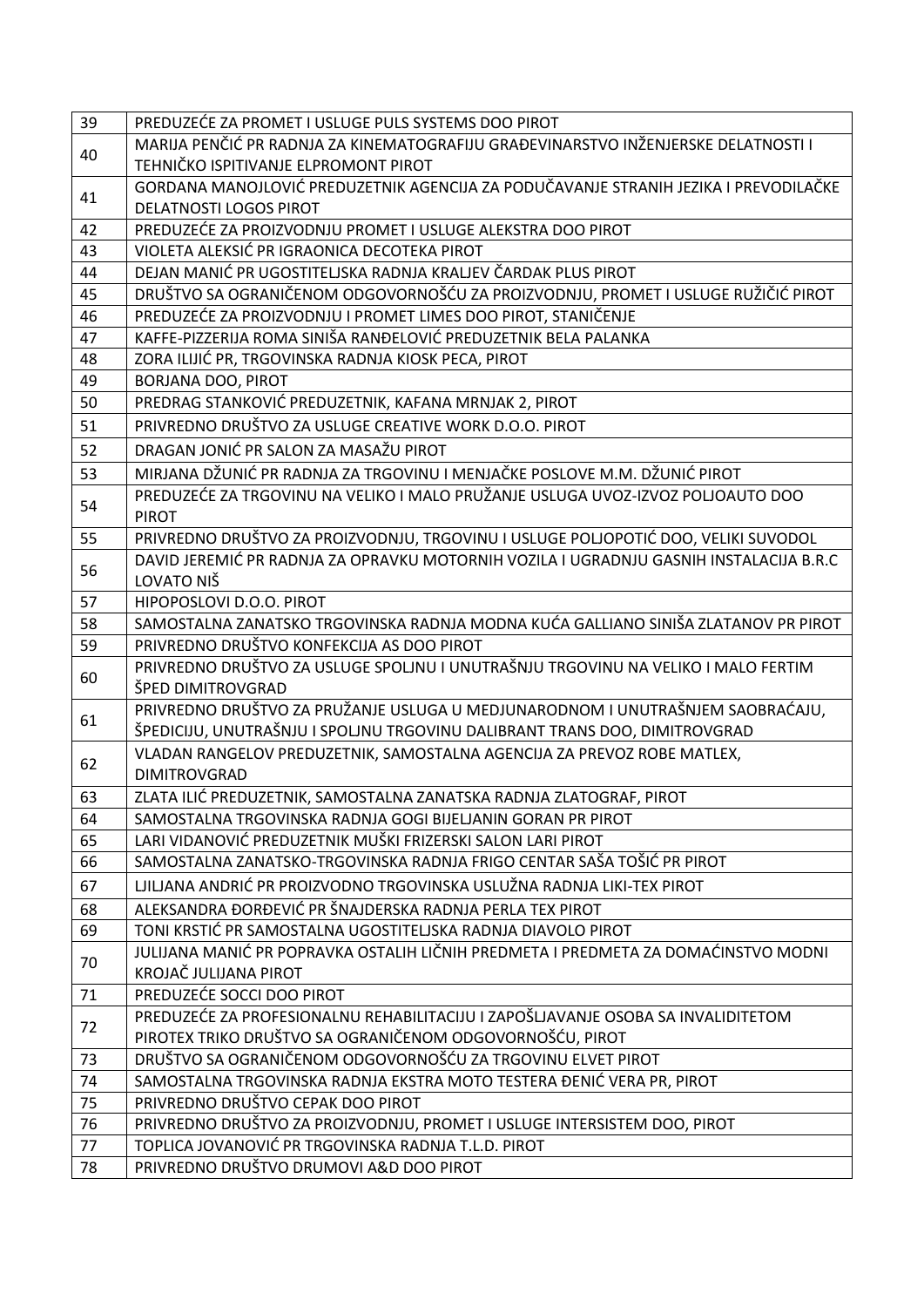| 79  | AUTOPREVOZNIK DENČIĆ GORAN PR, PIROT                                                |
|-----|-------------------------------------------------------------------------------------|
| 80  | ALEKSANDAR PANIĆ PR SAMOSTALNA PROIZVODNO PREVOZNIČKA RADNJA GOJIN DOL              |
| 81  | ANKICA JOCIĆ PREDUZETNIK RAČUNOVODSTVENI I MENJAČKI POSLOVI SPEED PIROT             |
| 82  | PREDUZEĆE ZA PROIZVODNJU, MONTAŽU, TRGOVINU NA VELIKO I MALO TOPLOTA DOO, PIROT     |
| 83  | SAMOSTALNA UGOSTITELJSKA RADNJA KONAK VELJKOVIĆ MIROSLAV PREDUZETNIK PIROT          |
| 84  | SAMOSTALNA ZANATSKO TRGOVINSKA RADNJA CODE ALEKSANDAR MATANOVIĆ PR PIROT            |
| 85  | SAMOSTALNA ZANATSKA RADNJA STV ELEKTRONIK SAŠA STANKOVIĆ PR PIROT                   |
| 86  | SAMOSTALNA TRGOVINSKA RADNJA MOB-SAT VASILOV BRANISLAV PREDUZETNIK PIROT            |
| 87  | MILICA ŽIVKOVIĆ PR KNJIGOVODSTVENA AGENCIJA TIM 010 PIROT                           |
| 88  | MILAN ALEKSIĆ PREDUZETNIK, AUTOSERVIS ALEKSIĆ AUTO, BERILOVAC                       |
| 89  | IVAN NAKIĆ PREDUZETNIK, SAMOSTALNA TRGOVINSKA RADNJA NIPLAST, PIROT                 |
| 90  | RADNJA ZA PROIZVODNJU I PRODAJU PECIVA PORED KALE ZORAN TRIČKOVIĆ PREDUZETNIK PIROT |
| 91  | DRAGAN MILTENOV PR, SALON ZA MASAŽU NEOMEDIC PIROT                                  |
| 92  | MILAN SIMONOVIĆ PR, PROIZVODNJA RIBOLOVNOG PRIBORA I OPREME SIMONFLOAT BABUŠNICA    |
| 93  | IRENA PANIĆ PR AGENCIJA ZA OSTALO OBRAZOVANJE LIBRA PIROT                           |
| 94  | SAMOSTALNA PEKARSKO-TRGOVINSKA RADNJA SIMID NIKOLIĆ ZORANA PR PIROT                 |
| 95  | PRIVREDNO DRUŠTVO KUBIKTRANS PLUS DOO PIROT                                         |
| 96  | SAMOSTALNA TRGOVINSKA RADNJA - KOMISION BEOASTRA SNEŽANA MICIĆ PREDUZETNIK PIROT    |
| 97  | RADICA ALEKSIĆ PR UGOSTITELJSKI OBJEKAT BELA RADA PIROT                             |
| 98  | NADICA JOVANOVIĆ PR, SAMOSTALNA ZANATSKO TRGOVINSKA RADNJA 2 UN JOVANOVIĆ PIROT     |
| 99  | VITOMIR JOVANOVIĆ PREDUZETNIK UGOSTITELJSKA RADNJA VITO 3+ PIROT                    |
| 100 | PRIVREDNO DRUŠTVO ELPORT DOO PIROT                                                  |
| 101 | SAMOSTALNA UGOSTITELJSKA RADNJA BOEM 2 DALIBOR TOŠIĆ PR PIROT                       |
| 102 | SAMOSTALNA TRGOVINSKA RADNJA ASTRA-OBUĆA JELENA GOLUBOVIĆ PR PIROT                  |
| 103 | MAJA KRSTIĆ PR RADNJA ZA USLUŽNO PRANJE, SUŠENJE I PEGLANJE VEŠA PAHULJICA MM PIROT |
| 104 | SAMOSTALNA ZANATSKA RADNJA GRAFO NIN TODOROVIĆ NINOSLAV PR, PIROT                   |
| 105 | BOJAN RANČIĆ PREDUZETNIK TR SATINI PIROT                                            |
| 106 | <b>PRESTIGE IN</b>                                                                  |
| 107 | SUZANA ĐORĐEVIĆ JOCEV PR TRGOVINSKA RADNJA BUCKA 010 PIROT                          |
| 108 | EKSPORT - IMPORT PREDUZEĆE JUPITER DOO PIROT                                        |
| 109 | PRIVREDNO DRUŠTVO JUPITER IZGRADNJA AD BABUŠNICA                                    |
| 110 | PREDUZEĆE ZA PROIZVODNJU, USLUGE I UNUTRAŠNJU TRGOVINU I SPOLJNU TRGOVINU ALBOMINA  |
|     | <b>EKSPORT-IMPORT DOO PIROT</b>                                                     |
| 111 | PRIVREDNO DRUŠTVO ZA SPOLJNU I UNUTRAŠNJU TRGOVINU I USLUGE ASM PROMET DOO, PIROT   |
| 112 | KONFEKCIJA LISCA BABUŠNICA DOO, BABUŠNICA                                           |
| 113 | SAMOSTALNA RADNJA KOSTA VESNA KOSTIĆ PR PIROT                                       |
| 114 | MARINA JOVANOVSKI PREDUZETNIK, SAMOSTALNA UGOSTITELJSKA RADNJA DESETKA PIROT        |
| 115 | PREDUZEĆE NESSK DOO PIROT                                                           |
| 116 | PREDUZEĆE ZA UNUTRAŠNJU I SPOLJNU TRGOVINU, PROIZVODNJU I USLUGE PI-SOFT DOO, PIROT |
| 117 | RAGIP ŠAĆIRI PREDUZETNIK UGOSTITELJSKA RADNJA REKORD PIROT                          |
| 118 | ZORAN KUZMANOVIĆ PREDUZETNIK UGOSTITELJSKA RADNJA RED PLUS PIROT                    |
| 119 | SAMOSTALNA OPTIČARSKA RADNJA ŽIVKOVIĆ RADE BRATISLAV ŽIVKOVIĆ PR PIROT              |
| 120 | PREDUZEĆE ZA PROIZVODNJU, PROMET I USLUGE MUSTANG DOO PIROT                         |
| 121 | SAMOSTALNA FRIZERSKA RADNJA PECI TOŠIĆ PREDRAG PREDUZETNIK PIROT                    |
| 122 | IVAN JOVANOVIĆ PR UGOSTITELJSKA RADNJA ALL MY PLACE PIROT                           |
| 123 | PREDUZEĆE ZA UNUTRAŠNJU I SPOLJNU TRGOVINU PROIZVODNJU I USLUGE MARMIL DOO PIROT    |
| 124 | PRIVREDNO DRUŠTVO ZA TRGOVINU PIROTEHNA DOO PIROT                                   |
| 125 | SAŠA TANIĆ PR TRGOVINSKA RADNJA ŠRAF PLANET PIROT                                   |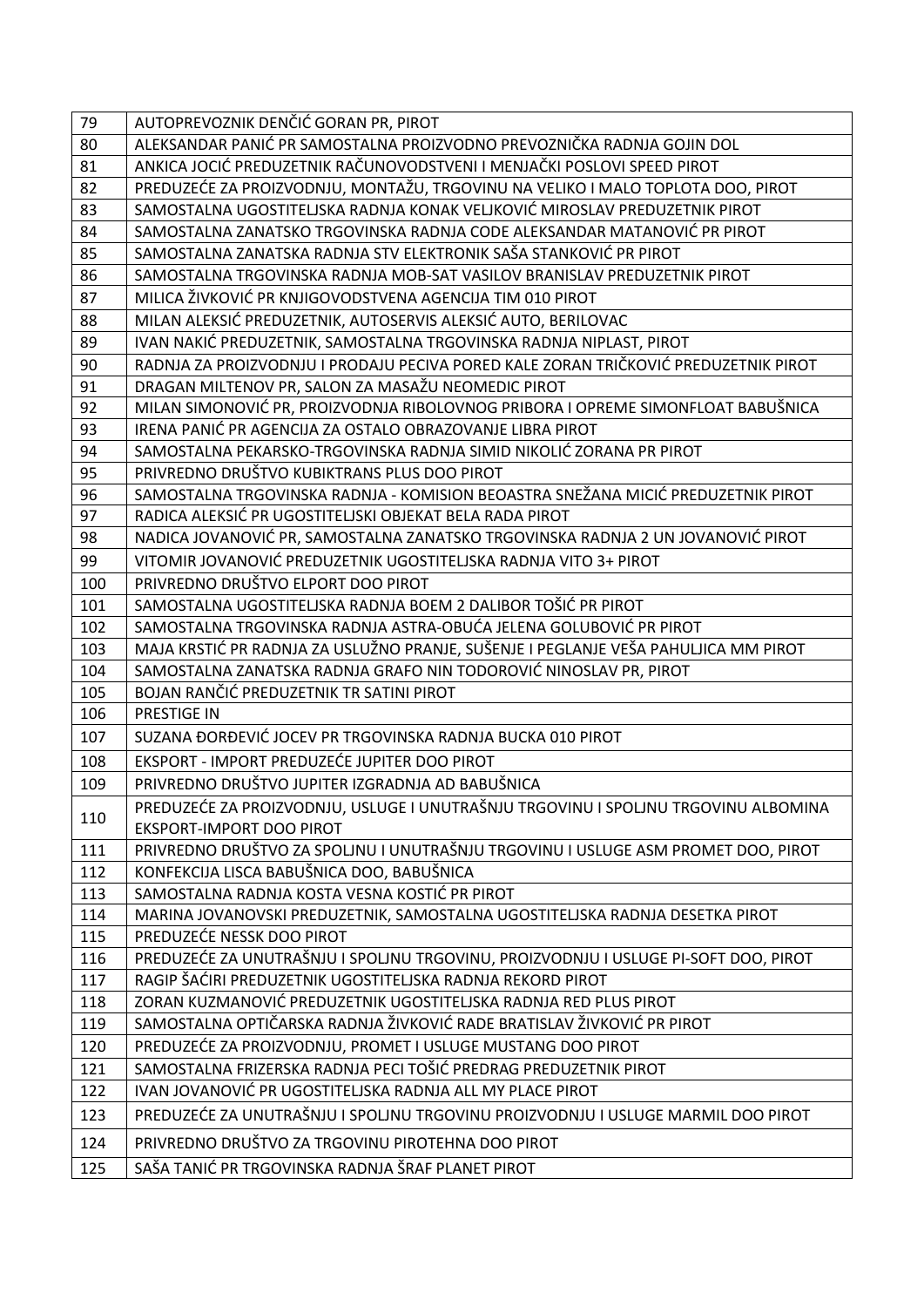| NEBOJŠA VELJKOVIĆ PREDUZETNIK, SAMOSTALNA ZANATSKO TRGOVINSKO USLUŽNA RADNJA<br>127                                               |  |
|-----------------------------------------------------------------------------------------------------------------------------------|--|
|                                                                                                                                   |  |
| <b>ELEKTRO TREND PIROT</b>                                                                                                        |  |
| DMD FIORE BABUŠNICA<br>128                                                                                                        |  |
| PRIVREDNO DRUŠTVO ZA TRGOVINU ELVOKA DOO, PIROT<br>129                                                                            |  |
| BOBAN TANČIĆ PR, SAMOSTALNA UGOSTITELJSKA RADNJA LADNA VODA PIROT<br>130                                                          |  |
| SKOR MARKET D.O.O.<br>131                                                                                                         |  |
| 132<br>FERSTIL OD ZA TRGOVINU NA VELIKO I MALO BELA PALANKA                                                                       |  |
| 133<br>MLM GROUP DOO BELA PALANKA                                                                                                 |  |
| 134<br>PREDUZEĆE ZA PROIZVODNJU, TRGOVINU I UGOSTITELJSTVO M.G.M. DOO BELA PALANKA                                                |  |
| 135<br>SPA RESORTS DOO PIROT                                                                                                      |  |
| PREDUZEĆE ZA PROIZVODNJU PROMET I USLUGE UNIMETAL DOO, PIROT<br>136                                                               |  |
| JAVNO PREDUZEĆE VODOVOD I KANALIZACIJA PIROT<br>137                                                                               |  |
| JAVNO KOMUNALNO PREDUZEĆE GRADSKA TOPLANA PIROT<br>138                                                                            |  |
| JAVNO PREDUZEĆE KOMUNALAC PIROT<br>139                                                                                            |  |
| 140<br><b>DOM KULTURE PIROT</b>                                                                                                   |  |
| 141<br>SPORTSKI CENTAR PIROT<br>NARODNO POZORIŠTE PIROT                                                                           |  |
| 142<br>JAVNO KOMUNALNO PREDUZEĆE KOMNIS BELA PALANKA<br>143                                                                       |  |
| JAVNO PREDUZEĆE ZA PLANIRANJE I UREĐIVANJE GRAĐEVINSKOG ZEMLJIŠTA PIROT<br>144                                                    |  |
| OPŠTE UDRUŽENJE PREDUZETNIKA<br>145                                                                                               |  |
| JAVNO KOMUNALNO PREDUZEĆE KOMUNALAC BABUŠNICA<br>146                                                                              |  |
| 147<br>JKP REGIONALNA DEPONIJA PIROT                                                                                              |  |
| ZEMLJORADNIČKA ZADRUGA BOBOLOVAC, BLATO<br>148                                                                                    |  |
| JAVNO PREDUZEĆE KOMUNALAC, DIMITROVGRAD<br>149                                                                                    |  |
| "UDRUŽENJE ZA BRENDIRANJE, PRERADU I PRODAJU POLJOPRIVREDNIH PROIZVODA I RAZVOJ                                                   |  |
| 150<br>RURALNOG TURIZMA KLASTER ZVEZDE JUGA"                                                                                      |  |
| 151<br><b>TIGAR TYRES</b>                                                                                                         |  |
| SRĐAN MARINKOVIĆ PREDUZETNIK, RADNJA ZA ZANATSTVO, TRGOVINU UGOSTITELJSTVO I USLUGE<br>152<br>PRENOĆIŠTA SIN-KOM, PIROT           |  |
| PREDUZEĆE ZA SPOLJNU I UNUTRAŠNJU TRGOVINU I USLUGE ZONEKS M DOO PIROT<br>153                                                     |  |
| PIERLUIGI GHIONE PR AGENCIJA ZA KONSALTING I OSTALE STRUČNE I TEHNIČKE DELATNOSTI                                                 |  |
| 154<br>PHOENIX EAST NIŠ (PALILULA)                                                                                                |  |
| DRUŠTVO SA OGRANIČENOM ODGOVORNOŠĆU ZA PROIZVODNJU I USLUGE SPOLJNU I UNUTRAŠNJU<br>155<br>TRGOVINU DINI TRADE SELO KRUPAC, PIROT |  |
| SAMOSTALNA AUTOPREVOZNIČKO GRAĐEVINSKA RADNJA SAŠA RANGELOV PR PIROT<br>156                                                       |  |
| NEMANJA RAKIĆ PR, SAMOSTALNA UGOSTITELJSKA RADNJA BEĆARAC PIROT<br>157                                                            |  |
| SAMOSTALNA UGOSTITELJSKA RADNJA LANE MOJE KRSTIĆ DRAGAN PREDUZETNIK PIROT<br>158                                                  |  |
| JAVNA USTANOVA TURISTIČKA ORGANIZACIJA PIROT<br>159.                                                                              |  |
| 160.<br>AGENCIJA MARA ĐORĐEVIĆ DEJAN PR PIROT                                                                                     |  |
| SAMOSTALNA USLUŽNA RADNJA POD LIPOM<br>161.                                                                                       |  |
| VAROŠKA NOĆ<br>162.                                                                                                               |  |
| <b>ARMADA SECURITY</b><br>163.                                                                                                    |  |
| 164.<br>OPTIMUS TRAVEL DOO PIROT                                                                                                  |  |
| ALATNICA KRSTIĆ KRSTIĆ ZORAN PR<br>165.                                                                                           |  |
| AGENCIJA GOLUBOVIĆ<br>166.                                                                                                        |  |
| 167.<br>BEST TOBACOO DOO                                                                                                          |  |
| 168.<br>"STARA PLANINSKA RIZNICA" D.O.O.                                                                                          |  |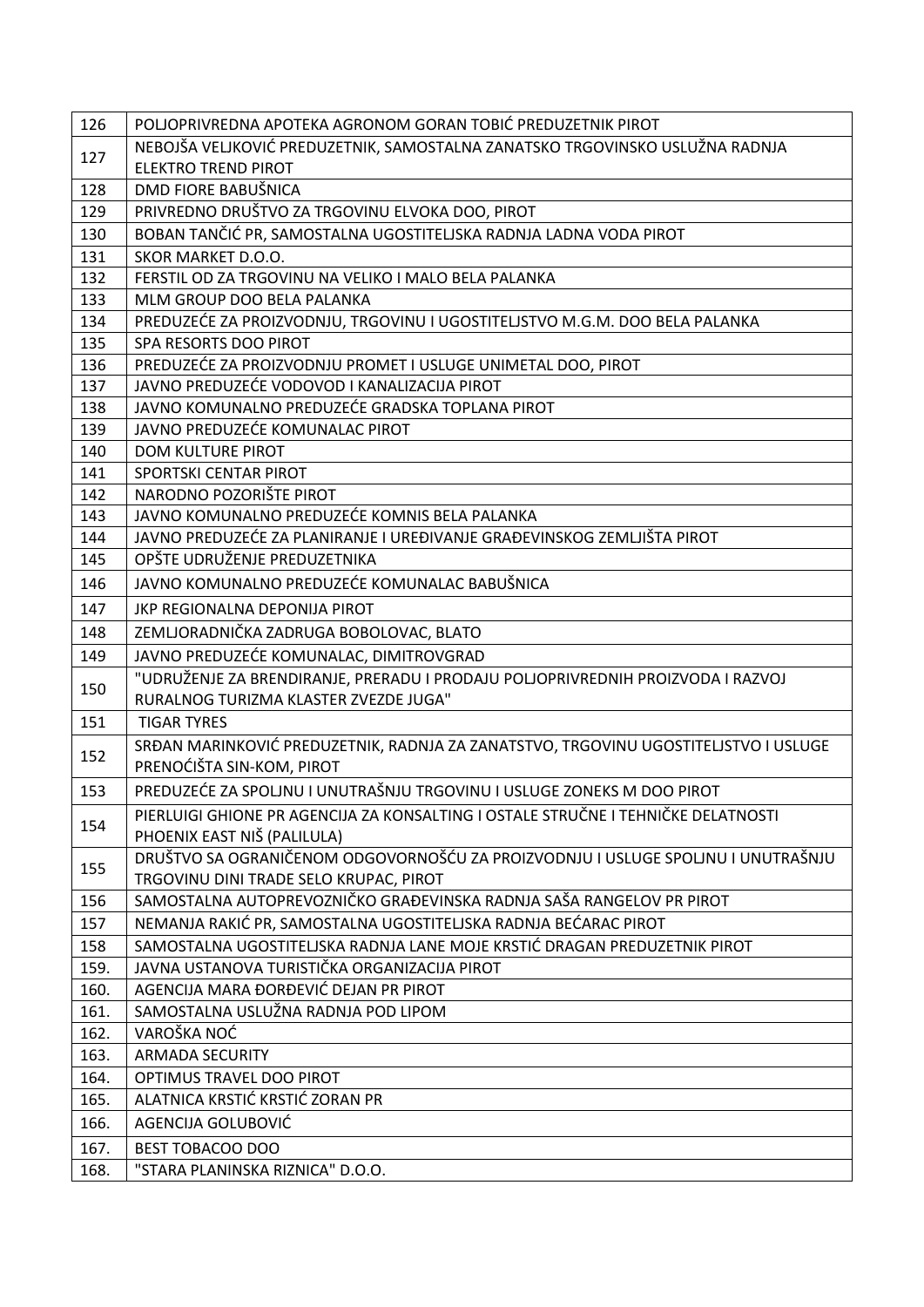| 169 | PREDUZEĆE ZA PROIZVODNJU I PROMET PIROKOM DOO PIROT                                                          |
|-----|--------------------------------------------------------------------------------------------------------------|
| 170 | STRAJT D.O.O.                                                                                                |
| 171 | PREDUZEĆE ANIM DOO PIROT                                                                                     |
| 172 | TIGAR OBEZBEĐENJE DOO PIROT                                                                                  |
| 173 | MIROLJUB GRGUROVIĆ                                                                                           |
| 174 | <b>VLADIMIR NIKOLIĆ</b>                                                                                      |
| 175 | HDDMS OTIRAČI                                                                                                |
| 176 | Uroš Madić                                                                                                   |
| 177 | Žarko Ćirić                                                                                                  |
| 178 | KOMPANIJA DUNAV OSIGURANJE FILIJALA PIROT                                                                    |
| 179 | <b>BOBCOM DOO</b>                                                                                            |
| 180 | PI KANAL DOO                                                                                                 |
| 181 | UR KOD ŠVABE 010                                                                                             |
| 182 | PD SERBPAKIDŽING D.O.O.                                                                                      |
| 183 | UGOSTITELJSKA RADNJA ODEON                                                                                   |
| 184 | ADVOKATSKA KANCELARIJA ALEKSIĆ                                                                               |
| 185 | <b>EURO-COMMERCE DOO</b>                                                                                     |
| 186 | UDRUŽENJE GRAĐANA "RAZBOJ"                                                                                   |
| 187 | AGENCIJA ZA KNJIGOVODSTVENE USLUGE M-EXPERIENCE                                                              |
| 188 | PREDUZEĆE ZA INŽENJERING TERMOINŽENJERING DOO                                                                |
| 189 | E-MIROLIO D.O.O.                                                                                             |
| 190 | ADVOKATSKA KANCELARIJA PETAR KRSTIĆ                                                                          |
| 191 | UR KOD PIROĆANCA                                                                                             |
| 192 | S&V DRILLING MINE SERVICE PIROT DOO                                                                          |
| 193 | INFRASTRUKTURA ŽELEZNICE SRBIJE A.D.                                                                         |
| 194 | VISARD DOO BEOGRAD                                                                                           |
| 195 | KOZMETIČKI SALON STUDIO MASKA                                                                                |
| 196 | POSLASTIČARSKA RADNJA RAFAELLO                                                                               |
| 197 | <b>SZR "VIBO" PIROT</b>                                                                                      |
| 198 | SRBIJAPUT AD BEOGRAD                                                                                         |
| 199 | PRIVREDNO DRUŠTVO ZA PROIZVODNJU, INŽENJERING, TRGOVINU NA VELIKO I SPOLJNU TRGOVINU<br>NEW BUILDING DOO NIŠ |
| 200 | PRIVREDNO DRUŠTVO ZA PROMET, PROIZVODNJU, USLUGE, SPOLJNU I UNUTRAŠNJU TRGOVINU<br><b>KENGUR DOO PIROT</b>   |
| 201 | OPŠTA ZEMLJORADNIČKA ZADRUGA BELAVA                                                                          |
| 202 | ZEMLJORADNIČKA ZADRUGA ZA PROIZVODNJU I PROMET POLJOPRIVREDNIH PROIZVODA KLAS PIROT                          |
| 203 | OPŠTA ZEMLJORADNIČKA SUKOVO                                                                                  |
| 204 | VETERINARSKA AMBULANTA JOVANOVIĆ VET DOO                                                                     |
| 205 | ZEMLJORADNIČKA ZADRUGA ZA PROIZVODNJU I PROMET POLJOPRIVREDNIH PROIZVODA NOVA<br>MALA, PIROT                 |
| 206 | OPŠTA ZEMLJORADNIČKA ZADRUGA VRTIBOG                                                                         |
| 207 | OPŠTA ZEMLJORADNIČKA ZADRUGA BEGOV MOST                                                                      |
| 208 | UR KUTAK 2015                                                                                                |
| 209 | EKSPLOZIVI RUDEX PREDUZEĆE ZA TRGOVINU, IZVOZ UVOZ DOO, BEOGRAD (STARI GRAD)                                 |
| 210 | PRIVREDNO DRUŠTVO ZA GRAĐEVINARSTVO TRGOVINU PROIZVODNJU I USLUGE AMGIS-<br>INŽENJERING DOO NIŠ-MEDIANA      |
| 211 | NATALIJA RANGELOV PR TAKSI RADNJA LUNA TAXI 010 GNJILAN                                                      |